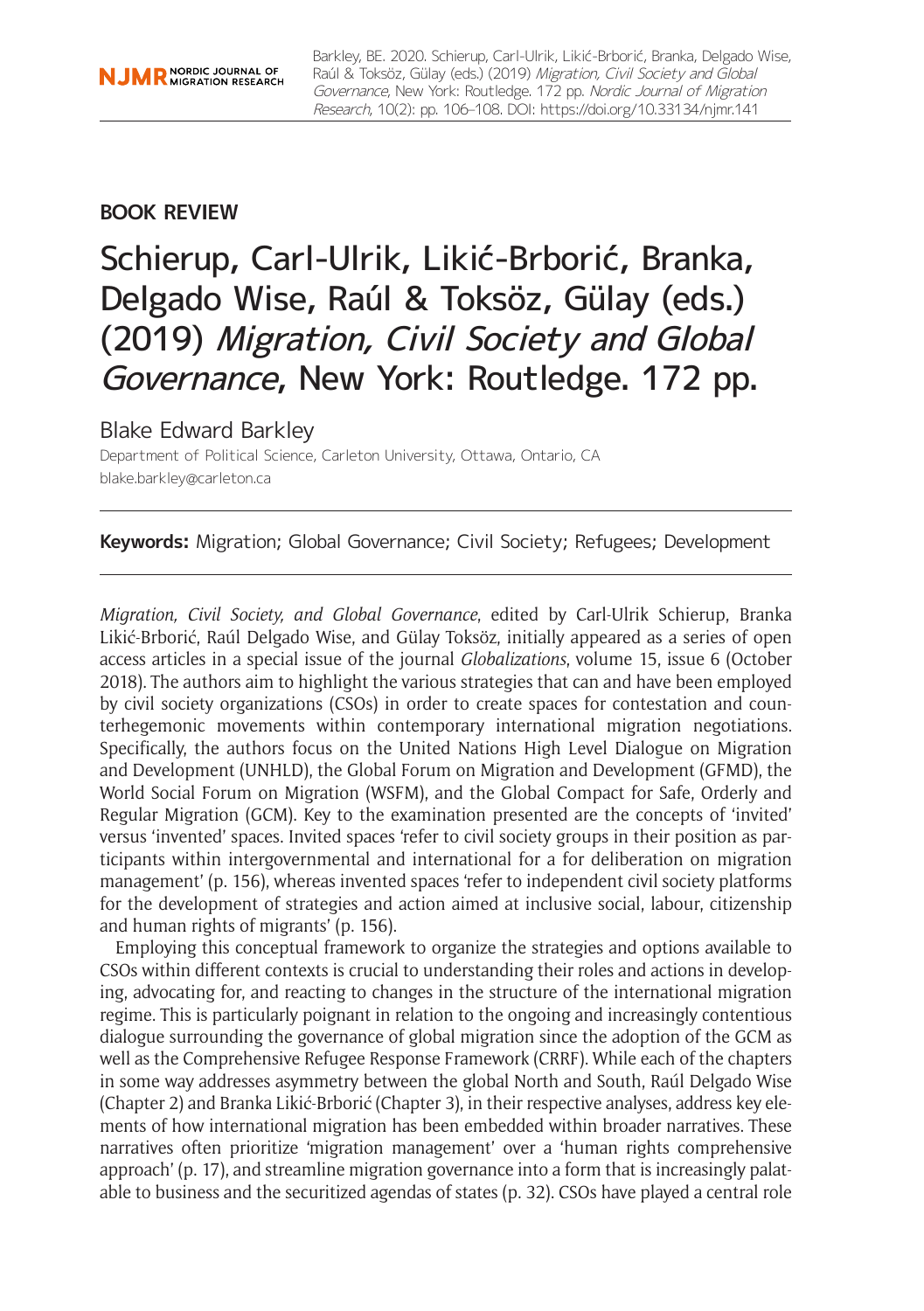in creating space for contestation and counterhegemonic movements against the increasingly managerial approach to migration at international fora. This is especially evident when one compares the consultative agenda of the WSFM to that of the GFMD and UNHLD. The WSFM's focus on 'addressing the root causes and consequences of as well as alternatives to currently dominant forms of, often forced migration and the precarious conditions of labour and livelihoods related to this' (p. 162) constitutes a truly counterhegemonic effort that is intrinsically rooted in a rights-based approach.

Aleksandra Ålund and Carl-Ulrik Schierup, in their chapter (Chapter 6), discuss emergent civil society movements concerned with migrants' rights within the context of ongoing neoliberal globalization. They highlight the problematic nature of the dominant reliance on 'outside-inside' strategies by CSOs such as the People's Global Action on Migration, Development, and Human Rights (PGA). Relying on such strategies can emphasize the divergent agenda, tactics, and goals of various CSOs and potentially drive a wedge between them rather than bringing them together under the same counterhegemonic banner. This is evident when contrasted with CSOs employing exclusively 'outside' strategies and bottom-up alliances to achieve their goals. To bridge this gap, Ålund and Schierup point to Mark Purcell's (2009) notion of 'networks of equivalence' as a strategy to explain how seemingly disparate and fragmented initiatives can cooperate and move towards a common counterhegemonic goal without becoming absorbed or subordinated by other struggles. Groups acting in this manner are able to construct 'a shared common sense and a collective articulation of a new political will "without dissolving differences into a homogenous unity"' (p. 83). As such, groups with common goals can successfully mobilize to achieve broad goals – in this case, advocating for a rights-based approach to international migration governance.

The rise of populism and populist rhetoric amongst states – particularly those that have signed onto the GCM is noted throughout the text as a significant challenge to the advancement of safe and orderly migration writ large. This has significant implications for the rights of migrants in particularly precarious positions, such as temporary foreign workers and those that may have crossed international borders through irregular measures. This is compounded by the notable absence of the international agreements guaranteeing international labour standards and workers' rights from the final GCM negotiations despite the significant efforts of CSOs to address this gap. From these arguments, it is possible to extrapolate that the centrality of state interests and the politicization of migration domestically and internationally has made it difficult to reframe and reorient these high-level discussions towards a rights-based approach.

Throughout *Migration, Civil Society, and Global Governance*, a consistent theme that emerges is the integration of 'migration and development' in the descriptive and analytical language used to address the global governance of migration. Through the book's wider goal of addressing asymmetry in this governance landscape, it is worthwhile to note that the default starting position of many international organizations is to integrate migration (in all forms) into discourses of international development. Doing so reinforces the assumption that such discussions are being driven by the global North, which treats migration as a problem to be solved. Furthermore, equating migration and development discourses in this way from the outset does little to provide either analytical or political clarity to the diverse forms of migration that are encapsulated within such broad attempts at international governance. Treating migration, especially that from the global South to the North, as an issue to be solved through development as opposed to treating it as an omnipresent dimension of human existence inherently limits the potential outcomes of such discussions. It also predisposes 'outside-inside' strategies to not only fall-short of their counter hegemonic ambitions but also come to rely on those employing 'outside' strategies to advance advocacy agendas in a meaningful way.